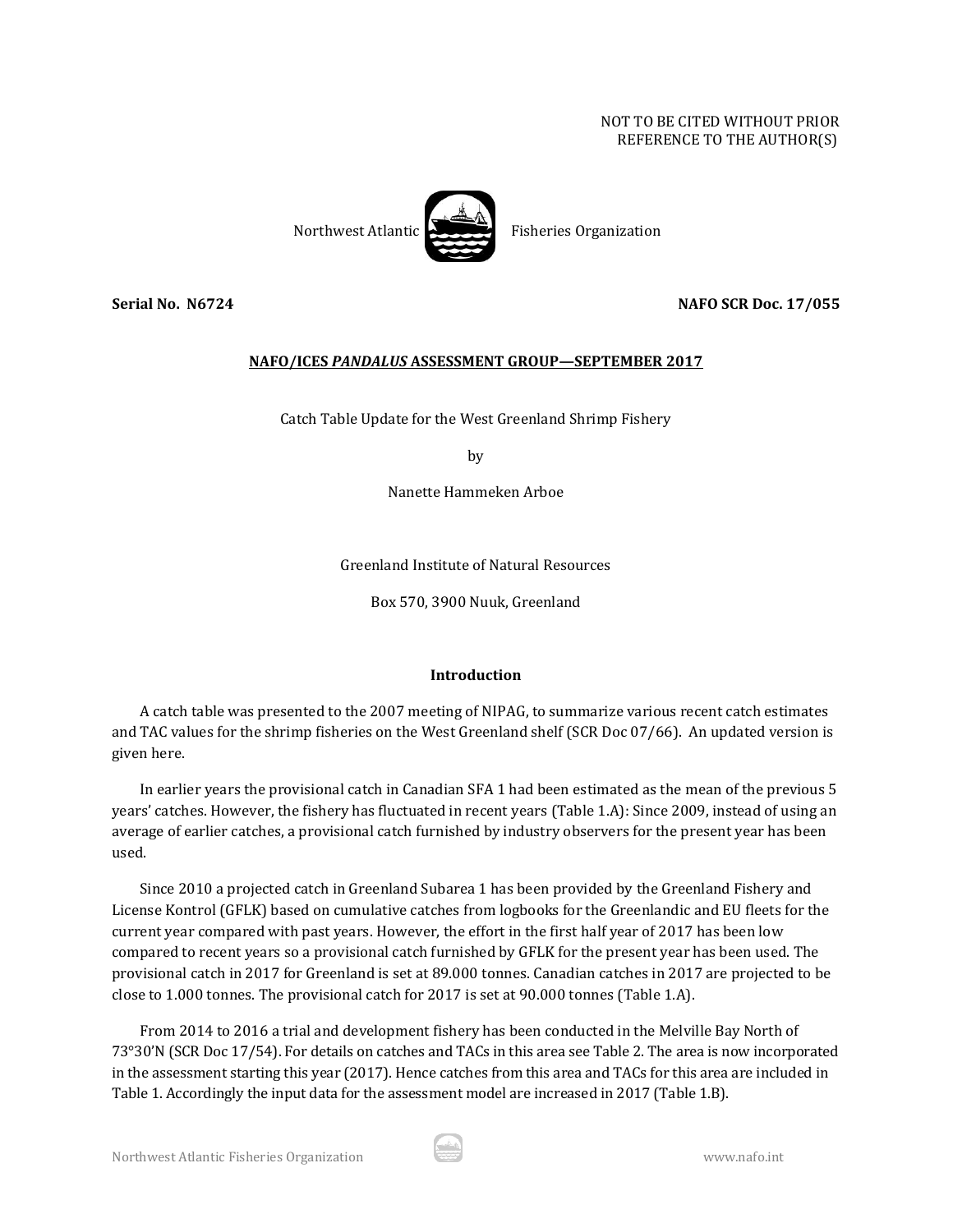The stock extends into the EEZs of both Greenland and Canada. There is no agreement on sharing the stock. In order to improve its management of its own fishery, Greenland has instituted a procedure for taking account of Canadian interests when setting quotas since 2012. After deciding on a TAC for the stock, Greenland reserves a portion of it for Canada before allocating quotas to fleets fishing in Greenland waters. The fraction set aside for Canada is based on a weighting of the Canadian portions of the standard survey area, recent survey estimates of biomass, and recent catches. Quota allocation within Greenland waters has also been changed in 2012 such that an agreed EU quota is deducted before allocating quotas to the Greenland offshore and inshore fleets (Table 1.C).

Quota drawdowns in Greenland have, until  $1<sup>st</sup>$  of January 2011, been based not on live-caught weight, but on traded weight, less than the logbook recorded catch by an allowance for crushed and broken shrimps (G.H. 2010). This has caused a discrepancy between the quota drawdowns by GFLK ( $2<sup>nd</sup>$  row in table 1.A) and the catch from the logbooks (3<sup>rd</sup> row in table 1.A) amounting from 11% to 14% for the years 2007 to 2010. Since 2011, where quota drawdowns by legislation is required to be based on live-caught weight, this discrepancy has been less than 5%.

A Greenlandic licence holder who fishes out his quota may apply to start fishing the following year's quota from the  $15<sup>th</sup>$  of November and licence holders with quotas unfished at the end of the year may apply to fish them until the 30th of April in the following year (G.H. 2002 and G.H. 2012). These concessions have in earlier years led to accumulation of unfished quotas and can partly explain how the quota drawdowns by GFLK ( $2<sup>nd</sup>$  row in table 1.A) in some years can exceed the enacted TAC for Greenland ( $7<sup>th</sup>$  row in table 1.C). In addition catches of *Pandalus montagui* have often not been distinguished in logbooks from *Pandalus borealis*, especially by vessels fishing bulk shrimps for landing in Greenland, the proportion of *P. montagui* being estimated by sampling the catch at the point of sale. Quota drawdowns were then restricted to the estimated weight of *P. borealis* and logbook records could in this way still come to exceed quotas. Since 2011 logbooks are required to record at least estimated catches of *P. montagui* (G.H. 2010).

Owing to reduced TACs for the Greenlandic fleet in recent years, (both because of a decreasing shrimp stock and the new way of allocating quotas implemented by the Greenlandic Government starting in 2012) and because the quota drawdowns since 2011 have been based on the actual amount of shrimps caught, both the inshore fleet and offshore fleet started fishing on its 2014 quota before the end of 2013 and started fishing on its 2015 quota before the end of 2014. Therefore quota drawdowns by GFLK ( $2<sup>nd</sup>$  row in table 1.A) in both 2013 and 2014 exceeds the enacted TAC for Greenland ( $7<sup>th</sup>$  row in table 1.C).

In recent years the capacity of the Greenland offshore fleet has been reduced and part of its quota has been sold to the Greenland inshore fleet.

#### **Acknowledgements**

I thank Mads Rossing Lund of the Greenland Fishery and Licence Control (GFLK) for providing the provisional catches for the Greenlandic fleet and Wojciech Walkusz from the Canadian Department of Fisheries and Oceans (DFO) for providing the information on the catches in 2016 and 2017 for the Canadian fleet.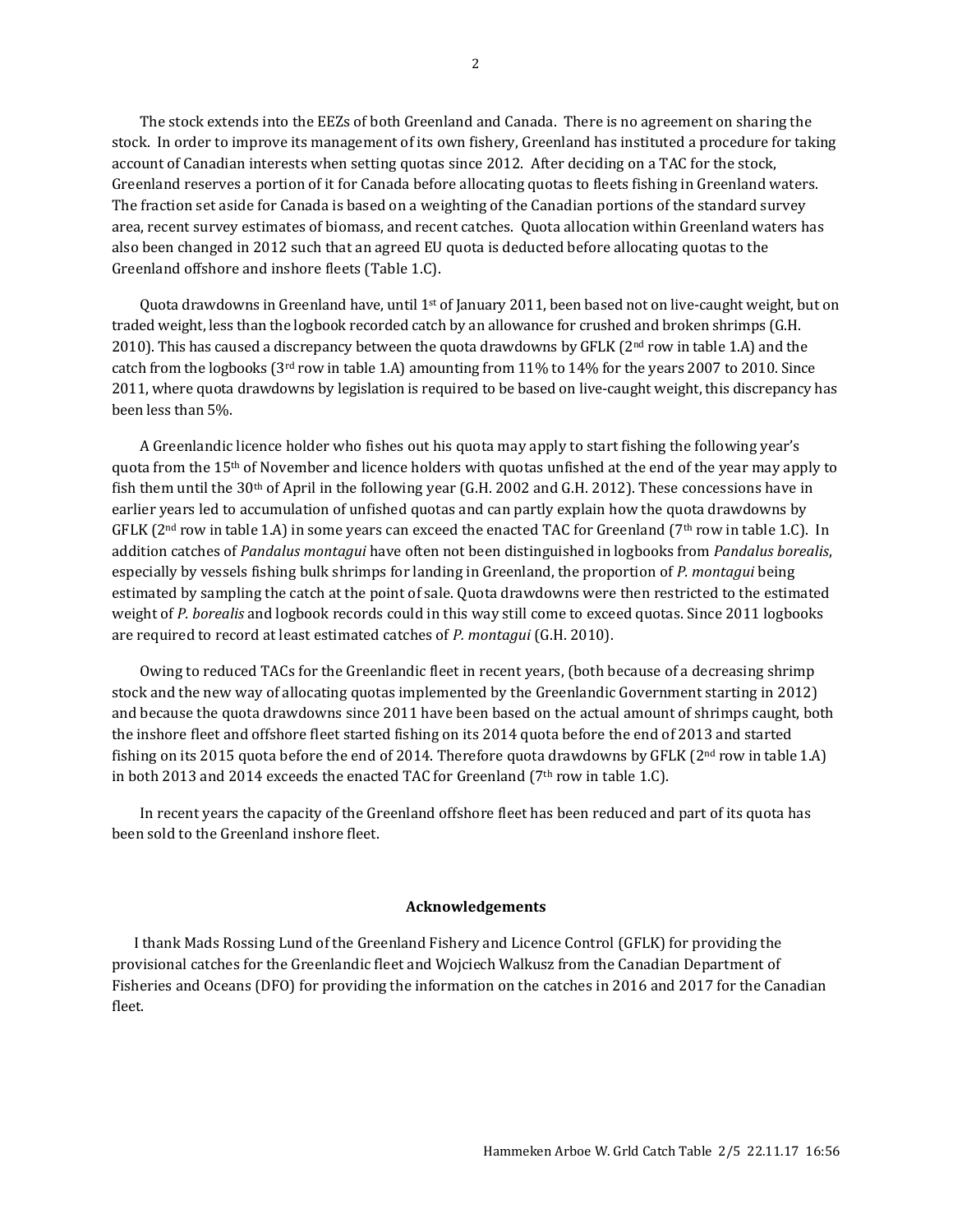#### **References**

- BURMEISTER, A-D. AND TORP CHRISTENSEN, H., M.C.S 2007. Experimental and development fishery for shrimp (*Pandalus borealis*) in Melville Bay, West Greenland waters North of 73°30'N, 2014-2016. NAFO SCR Doc. 17/54, Ser. No. 6723. XX pp.
- KINGSLEY, M.C.S 2007. Catches of Northern Shrimp (*Pandalus borealis*) off West Greenland, 1999-2006. NAFO SCR Doc. 07/66, Ser. No. 5451. 4 pp.
- G.H. 2002 Selvstyrets bekendtgørelse nr. 5 af 31. januar 2002 om licens til fiskeri. http://lovgivning.gl/lov?rid={9EB4425F-D446-45CE-AA0A-691933BDF007}

G.H. 2010 Selvstyrets bekendtgørelse nr. 20 af 16. december 2010 om kontrol med kystnært fiskeri efter rejer. [http://www.lovgivning.gl/gh.gl-love/dk/2010/bkg/bkg\\_nr\\_20-2010\\_dk.htm](http://www.lovgivning.gl/gh.gl-love/dk/2010/bkg/bkg_nr_20-2010_dk.htm)

G.H. 2010 Selvstyrets bekendtgørelse nr. 18 af 9. december 2010 om kontrol med havgående fiskeri. [http://www.lovgivning.gl/gh.gl-love/dk/2010/bkg/bkg\\_nr\\_18-2010\\_dk.htm](http://www.lovgivning.gl/gh.gl-love/dk/2010/bkg/bkg_nr_18-2010_dk.htm)

G.H. 2012 Selvstyrets bekendtgørelse nr. 1 af 2. februar 2012 om licens og kvoter til fiskeri. [http://www.lovgivning.gl/gh.gl-love/dk/2012/bkg/bkg\\_nr\\_01-2012\\_dk.htm](http://www.lovgivning.gl/gh.gl-love/dk/2012/bkg/bkg_nr_01-2012_dk.htm)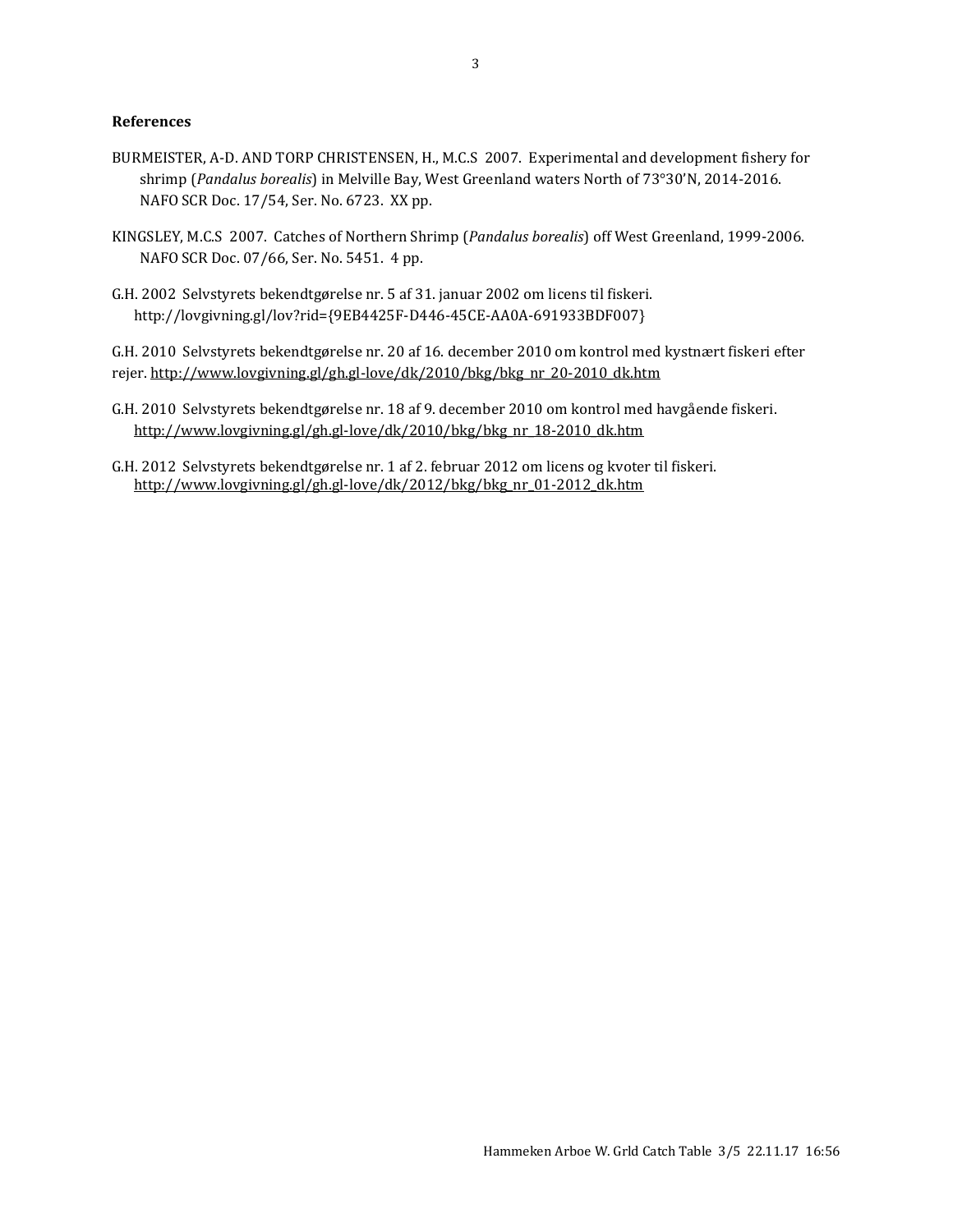Table 1: Annual catch (A), Input of yearly catch figures to Assessment Model (B) and TAC (C), for the fishery for Northern Shrimp on the West Greenland shelf up to 76°00'N

| A. Catch (tonnes) in year:                                                    | 2007     | 2008         | 2009     | 2010     | 2011     | 2012     | 2013           | 2014         | 2015     | 2016     | 2017    |
|-------------------------------------------------------------------------------|----------|--------------|----------|----------|----------|----------|----------------|--------------|----------|----------|---------|
| STATLANT <sup>#</sup> (SA1) (PRA and PAN)                                     | 142 245  | 148 550      | 133 561  | 123 973  | 122 061  | 114 958  | 91800          | 88834        | 71777    | 80 008   |         |
| GFLK <sup>†</sup> year (SA 1) (Quota drawdowns) (PRA)                         | 123 126  | 132 213      | 120 024  | 114 314  | 118 148  | 113 257  | 92 4 64        | 86 625       | 68912    | 80822    |         |
| Logbooks <sup><math>\pm</math></sup> (SA 1 up to 76 $\degree$ 00'N )<br>(PRA) | 139 657  | 153889       | 135 029  | 128 109  | 122 659  | 115 965  | 95 379         | 88765        | 72 254   | 84 3 5 6 | 89 000p |
| STATLANT# (0A) (PRA and PAN)                                                  | 1878     | $\bf{0}$     | 429      | 5206     | 1 1 3 4  | 12       | 2              | $\bf{0}$     | 2        | 794      |         |
| DFO quota report SFA1 <sup>§</sup> (PRA)                                      | 1945     | $\mathbf{0}$ | 220      | 5882     | 1296     | 5        | 2              | $\mathbf{0}$ | 2        | 1 1 7 1  |         |
| DFO, Observer logbooks <sup>¤</sup> (PRA)                                     | 2024     | $\bf{0}$     | 167      | 5326     | 1330     | 5        | $\overline{2}$ | $\bf{0}$     | 2        | 1 1 7 1  | 1000p   |
| B. Input to Assessment Model (tonnes) for year:                               | 2007     | 2008         | 2009     | 2010     | 2011     | 2012     | 2013           | 2014         | 2015     | 2016     |         |
| Total Catch for 2017 Assessment                                               | 144 190s | 153 8891     | 135 458/ | 133 991/ | 123 9891 | 115 9771 | 95381/         | 88 7 65 1    | 72 256/  | 85 527/  | 90000p  |
| Total Catch for 2016 Assessment                                               | 144 190s | 153 7071     | 135 3691 | 133 985/ | 123 8531 | 115 943/ | 95 2881        | 87 3581      | 70 650/  | 82 000p  |         |
| Total Catch for 2015 Assessment                                               | 144 190s | 153 8891     | 135 4581 | 133 990/ | 123 985/ | 115 975/ | 95 380/        | 887651       | 65 000p  |          |         |
| C. TACs (tonnes) for year:                                                    | 2007     | 2008         | 2009     | 2010     | 2011     | 2012     | 2013           | 2014         | 2015     | 2016     | 2017    |
| Greenland SA1 offshore                                                        | 74 100   | 70 281       | 59 0 25  | 60 525   | 68 400   | 55 675   | 47802          | 45 2 62      | 39 365   | 45715    | 49 2 23 |
| Greenland SA1 inshore                                                         | 55 900   | 53019        | 51 545   | 50 045   | 51 600   | 42 000   | 36 061         | 34 1 45      | 29 6 9 6 | 34 4 8 6 | 37 133  |
| Greenland SA1 EU                                                              | 4 0 0 0  | 4 0 0 0      | 4 0 0 0  | 4000     | 4 0 0 0  | 4 0 0 0  | 3 4 0 0        | 3 4 0 0      | 2000     | 2600     | 2600    |
| Greenland set-aside for Canada                                                |          |              |          |          |          | 3 3 2 5  | 2737           | 2 1 9 3      | 1939     | 2 1 9 9  | 1044    |
| Greenland Trial Fishery (SA1 North of 73°30'N)                                |          |              |          |          |          |          | 2000           | 3509         | 3 0 0 0  | 3 0 0 0  |         |
| Total Greenland SA1 & SFA1                                                    |          |              |          |          |          | 105 000  | 92 000         | 88509        | 76 000   | 88 000   | 90 000  |
| Total Greenland enacted SA1                                                   | 134 000  | 127 300      | 114 570  | 114570   | 124 000  | 101675   | 89 263         | 86316        | 74 061   | 85801    | 88956   |
| Canada enacted SFA1                                                           | 18417    | 18417        | 15 5 83  | 15 5 83  | 15 5 83  | 12750    | 11 3 3 3       | 11 3 3 3     | 8500     | 10 6 25  | 12750   |
| Total enacted TAC, SA1 & SFA1                                                 | 152 417  | 145 717      | 130 153  | 130 153  | 139 583  | 114 425  | 100 596        | 97649        | 82 561   | 96426    | 101706  |
| Advised by SC                                                                 | 130 000  | 110 000      | 110 000  | 110 000  | 120 000  | 90 000   | 80 000         | 80 000       | 60 000   | 90 000   | 90 000  |
|                                                                               |          |              |          |          |          |          |                |              |          |          |         |

† quota drawdowns (Northern Prawn, PRA) recorded in the GFLK data base; # species PRA (Northern Prawn) and PAN (Pandalid shrimps). ‡since 2011 legally required to be 'live weight' and includes discards; §Canadian Shrimp Fishing Area 1 (SFA1) is NAFO Division 0A east of longitude 60°30'W; # provided for 2006–15 through Tim Siferd and since 2016 through Wojciech Walkusz, Department of Fisheries and Oceans (DFO). GFLK = Greenland Fisheries and Licence Control. *s* STATLANT + DFO Commercial Statistics*, l* logbooks from Greenland and the highest catch reported from Canada*, p* provisional.